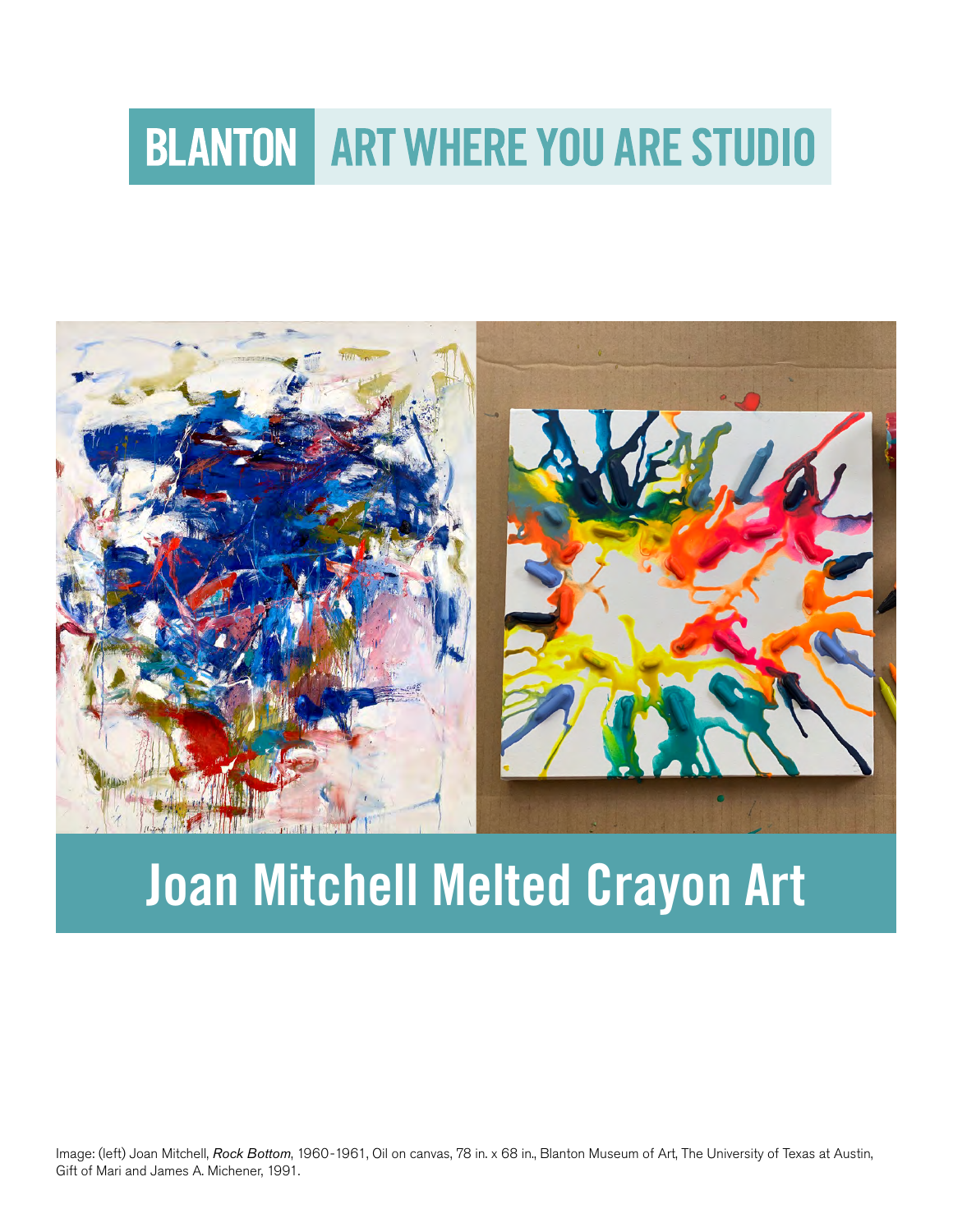## **BLANTON ART WHERE YOU ARE STUDIO**



# MATERIALS

- Cardboard or newspaper for work surface
- Blank canvas (any size)
- Heat gun or hairdryer
- Hot glue gun
- Crayons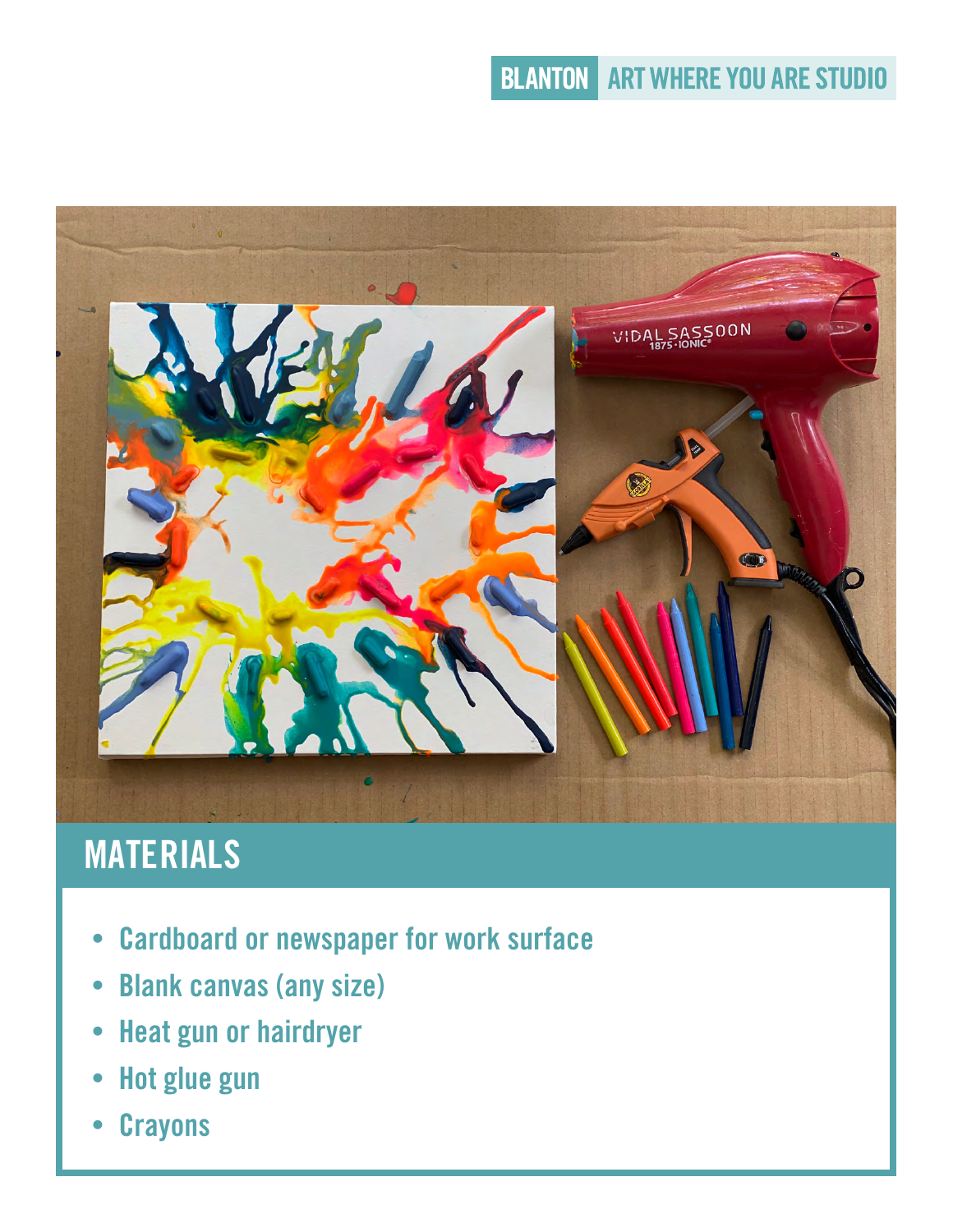## **INSTRUCTIONS**

#### Step 1: Reflect

To create your Joan Mitchell-inspired work of art, first recall a memory and feeling you have towards a particular place and time that you spent out in nature.

#### Step 2: Visualize

Once you've chosen your landscape, visualize it. Think about the colors that come to mind. From the box of crayons, select the colors you'd like to use to recreate this memory and the feelings it evokes. Remove the paper wrappers from the crayons and if you'd like, break the crayons down to a variety of sizes.

Tip: Set crayons in warm (not boiling!) water for five minutes to help remove crayon wrappers.

#### Step 3: Arrange

With newspaper or cardboard underneath, set your canvas down on a flat surface. Lay out the crayon pieces in your desired composition on top of the canvas. When you're happy with how they're set, carefully glue them in place with the glue gun. We recommend an adult doing this step to protect little fingers from the hot glue.

#### Step 4: Create

Use your hairdryer to melt the crayons. Begin by focusing on one area of the canvas at a time. Experiment with the air settings, as if they were each a different type of paint stroke producing thick or thin marks and runny drips and paint strokes. Carefully move your canvas around, tilting it gently towards one side or slowly rotating it.

How will you know when you're done? You'll just feel it! Let dry for at least 10-15 minutes to ensure the melted crayons have completely cooled and hardened.

There you have it  $-$  your own Joan Mitchell-inspired work of art! What will you title your remembered landscape?

Share what you made and tag @blantonmuseum with #ArtWhereYouAre and visit blantonmuseum.org/museumfromhome for more resources.